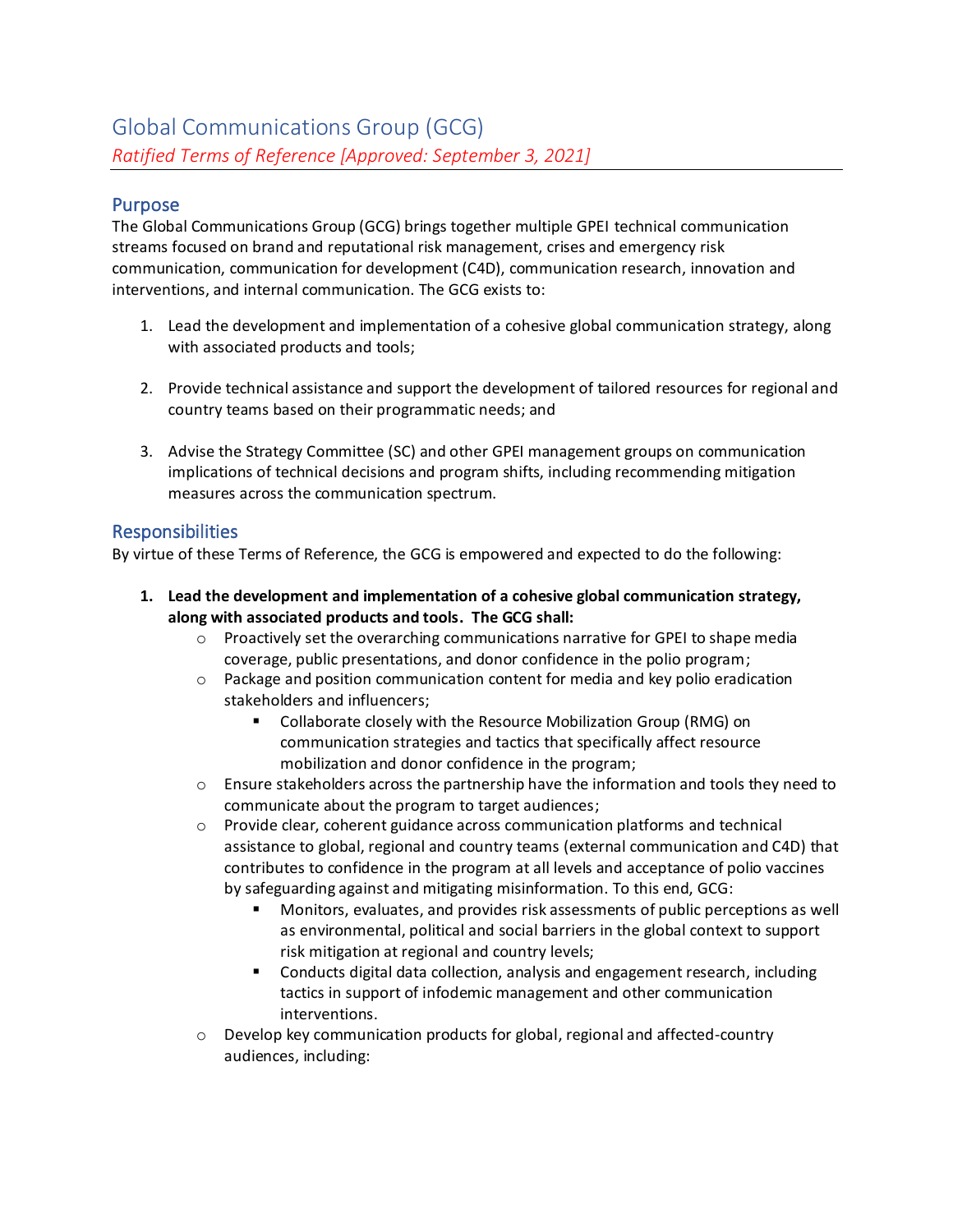- Global program narrative documents; strategies for programmatic milestones (e.g., World Polio Day); and other related content (e.g., fact sheets, tough Q&A, donor-market media materials that can be tailored to specific audiences); and
- GPEI website content as well as social media strategies and content.
- $\circ$  Facilitate global support to manage high-profile crisis events originating in the field and develop coherent communication response measures; and
- o Prepare partners to effectively respond to any crises that have the potential to negatively impact the program.
- **2. Provide technical assistance and support the development of tailored resources for regional and country teams based on their programmatic needs. The GCG shall:**
	- $\circ$  Translate scientific information into language suited for key lay audiences that can be adapted at country and community levels; and
	- $\circ$  Develop communication guidance, protocols and templates to support regional and field communication approaches around innovation, milestones and public health events (e.g., novel oral polio vaccine introduction during the COVID-19 vaccine infodemic)
	- $\circ$  Identify communication interventions and technical capacity to effectively resource regional and country teams in responding to emerging or unresolved communication challenges.
- **3. Advise the SC and other GPEI management groups on communication implications of technical decisions and program shifts, including recommending mitigation measures across the communication spectrum. The GCG shall:**
	- $\circ$  Regularly monitor and establish a common understanding of communication risks related to the environment within which the GPEI strategy is being implemented, advising the SC and other GPEI management groups on the potential public and social barriers of the decisions;

#### Gender Perspective

Gender mainstreaming (the process of assessing implications for women and men of any planned action, in all areas and at all levels) is an integral dimension to the achievement of gender equality, which is considered a powerful determinant of health outcomes and a major factor in the movement towards polio eradication.

The GCG is responsible for supporting gender mainstreaming and the GPEI gender strategy within the group by:

- Dedicating time to develop and undertake activities to mainstream gender in their respective group, in conjunction with the Gender Mainstreaming Group (GMG), on an annual basis, and ensuring completion of activities (e.g., training via webinars, coaching, and/or mentoring).
- Leveraging technical support from the GMG, where feasible and applicable, throughout the course of activities (i.e., across program planning, design, implementation, monitoring, evaluation) to ensure that a gender equality lens is being applied.
- Being aware of GPEI's Gender Equality Strategy KPIs and implementing actions to help meet the expected results, leveraging support from the GMG, where needed.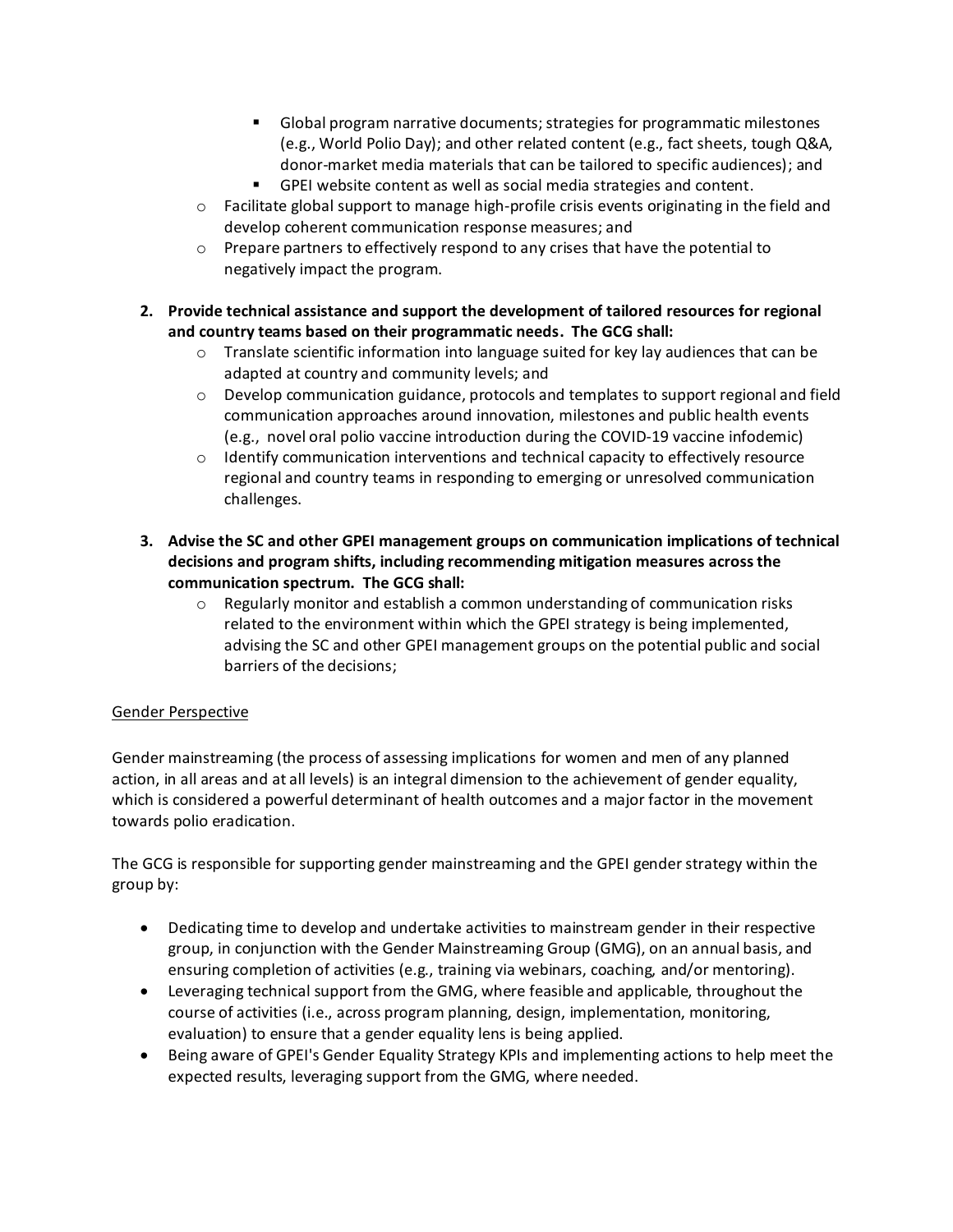# Composition & Secretariat

#### Leadership

- The GCG shall be led by a Chair and Vice-Chair, one with external relations expertise and one with C4D/behavioral science expertise.
- The SC will appoint the named parties for the roles of Chair and Vice-Chair after soliciting feedback from the GCG members, using coordination support from the SC Secretariat. It is recommended that the individuals nominated to these two roles do not come from the same organization.
- The term for each role is 12 months, with the option for rotation (preferred) or renewal at the discretion of the SC.

#### Additional Group Member Selection & Roles

Additional membership of the GCG shall consist of as many individuals as the Chair and Vice-Chair deem necessary to efficiently and effectively fulfill the group's responsibilities. Recommended membership is as follows:

- Core global membership from the following partners:
	- o WHO HQ
	- o UNICEF HQ
	- o CDC
	- o Rotary
	- o BMGF
	- o Gavi
- RMG liaison / focal point: Global Health Strategies (GHS)
- Core regional members (WHO and UNICEF HQ shall bring in regional members regularly and/or as needed, at least once per month):
	- o WHO EMRO regional focal point
	- o UNICEF MENA regional focal point
	- o WHO AFRO regional focal point
	- o UNICEF West and Central Africa / Easter and Southern Africa focal point
	- o Afghanistan and Pakistan Endemics Hub communications focal point
	- o Islamic Advisory Group communications lead
- Advocacy with engaged publics by the following partners:
	- o UN Foundation
	- o PATH
	- o Global Citizen
	- o Results

#### Project Teams

The donor communication function serves as the regular liaison between the RMG and GCG. As needed, the GCG will support other GPEI management groups in their sector-specific needs through the establishment of dedicated multi-disciplinary project teams, composed of communication experts from within and outside of GPEI. These project teams, reporting to the GCG on a regular basis, will drive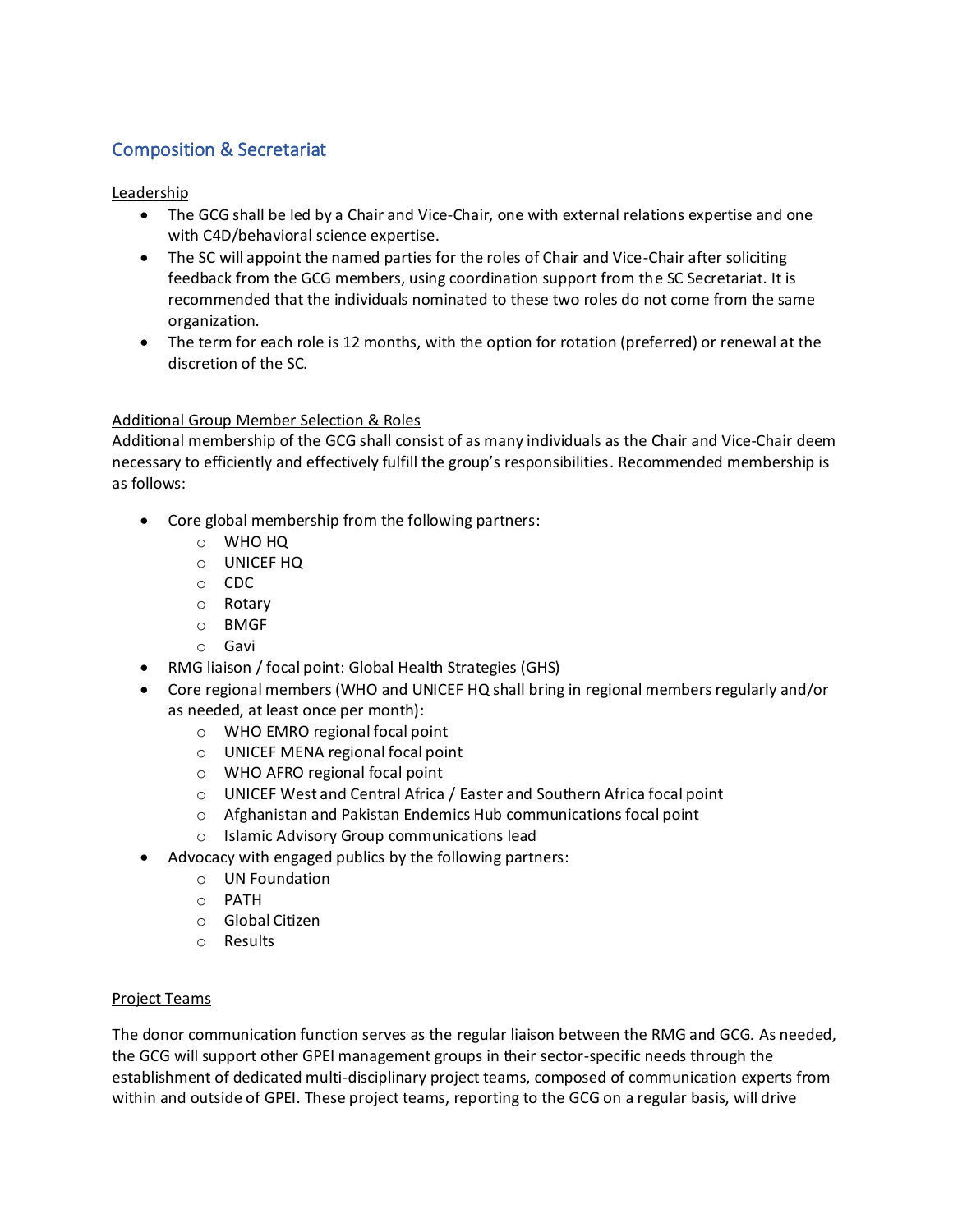communication on specific areas of work, milestones, or events, with deliverables for the workplans of the relevant GPEI groups and information flowing back to the global group for coordination and overall strategy alignment. Examples of project teams include ones for AFRO certification, nOPV2 roll out and GPEI strategy launch.

To ensure alignment and technical coherence, the GCG will coordinate with the relevant GPEI management groups and task teams and call up on members and experts in epidemiology, vaccine manufacturing and rollout, logistics and management. On an ad hoc basis, the GCG may also involve immunization and communication experts from the broader polio partnership to provide insights into development of communication strategies and tactics.

#### Membership Expectations

In general, individual members of the GCG have the following responsibilities:

- Be familiar with the charge and work of the GCG.
- Have pertinent expertise (e.g., epidemiology, business) and/or represent the perspective of an agency or stakeholder group.
- Attend 70% of all meetings (and for the entire duration of the meetings).
	- $\circ$  A committee member who misses two consecutive meetings, when the member has not made a case for exception to the Chair, may be replaced.
	- $\circ$  If replacement of a member is required, the Chair will flag the issue with the pertinent agency and make the request.
- Be actively engaged at all meetings and provide relevant and focused comments (e.g., ensure that you have read circulated pre-read materials and have developed perspective on the topic area prior to attending the meeting).
- Dedicate time to participating in and/or leading work/activities, outside of planned meeting times.
	- $\circ$  The specific amount of time is to be estimated by the Chair and Vice-Chair and discussed with individual members at the start of the year but is generally expected to range from 10 to 20 hours/month.
- Demonstrate flexibility in unanimity building discussions and take different perspectives into account.
- Relay discussions and updates on work undertaken, back to the member's respective agency, to ensure coordinated efforts across GPEI and the agency (e.g., to minimize duplicative activities).
- Efforts will be made to guarantee gender balanced representation of members (ideally 50% women and 50% men) and to alternate among different level positions (to avoid appointing only junior positions).
- All core members will be offered additional gender training opportunities according to their needs/competencies.

For groups that have distinguished Core Members vs. Non-Core Members in their respective TOR:

- For Core Members, the above applies.
- For Non-Core Members (i.e., Supplementary or Liaison Roles), the Chair determines the responsibilities.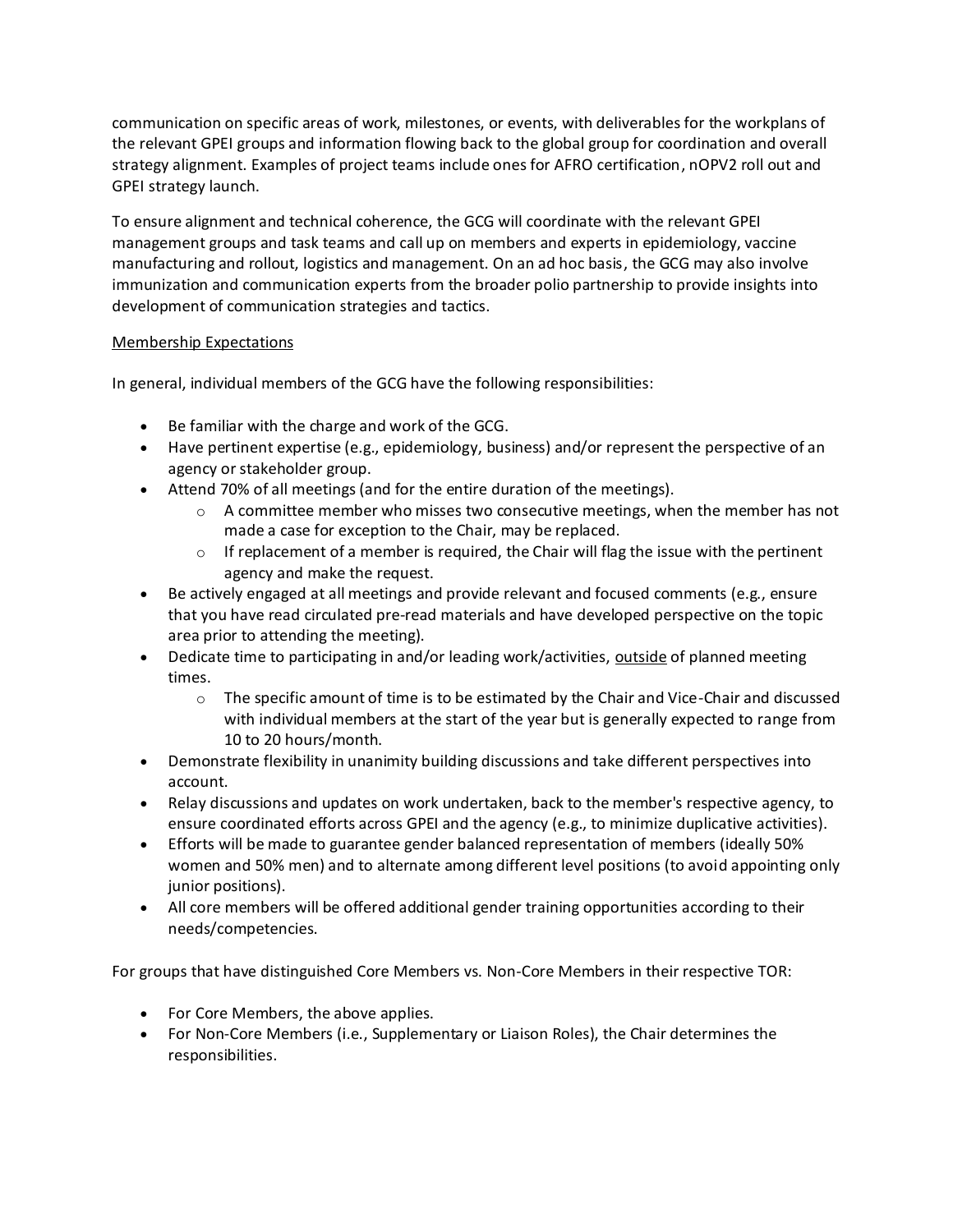For partner agencies that propose individual member names to serve on the GCG, the above must be taken into consideration. The recommendation is to discuss capacity with the potential candidate, prior to a proposal to serve on the GCG.

#### **Secretariat**

- The Secretariat role shall be determined by the Chair.
- There shall be one individual designated as the primary contact for the Secretariat, regardless of how many individuals actively work to support the GCG in its activities.
- The Secretariat supports the GCG with the following, as needed:
	- o Facilitating work in collaboration with the Chair and Vice-Chair;
	- o Scheduling meetings;
	- o Planning logistics;
	- o Compiling agendas;
	- $\circ$  Distributing meeting materials (pre-reads and post-discussion), including meeting minutes;
	- o Tracking action items and coordinating on progress to closure of action items;
	- o Scheduling and preparing progress reports, in conjunction with the Chair and Vice-Chair;
	- o Coordinating with other groups; and
	- $\circ$  Maintaining responsibility for relevant documents (e.g., knowledge management / information management/online portal for sharing documents).
- The Secretariat role for the GCG shall be supported by Global Health Strategies.

# Accountability

### Accountability

- The GCG is accountable to the SC via the EMU.
- Individual GCG Members serve in their roles at the pleasure of the SC.

#### Reporting

- The GCG, led by the Chair and Vice-Chair, shall periodically report progress to the SC, as requested by the EMU.
- In coordination with the EMU, the GCG shall also contribute to status reports for the POB, as requested.

#### Decision Making

- Unanimity is the ideal for all decisions made by the GCG and should be pursued wherever possible.
- If unanimity cannot be reached, a majority vote will be the deciding factor. Each agency stipulated in the TOR with voting rights (e.g., core member) gets one vote.
- If a majority vote cannot be reached, the Chair of GCG will escalate to the EMU. The EMU will determine the appropriate next step on the escalation path (e.g., mediation attempt, escalation to SC).
- For decisions with significant strategic impact, if a member dissents with a particular decision, escalation may be made to the EMU. The EMU decides whether a further review is required by the SC, on a case-by-case basis; if escalated to SC, their decision will be final.
- Quorum shall be defined as the presence of at least two-thirds of the GCG core members. No decisions may be made in the absence of a quorum.